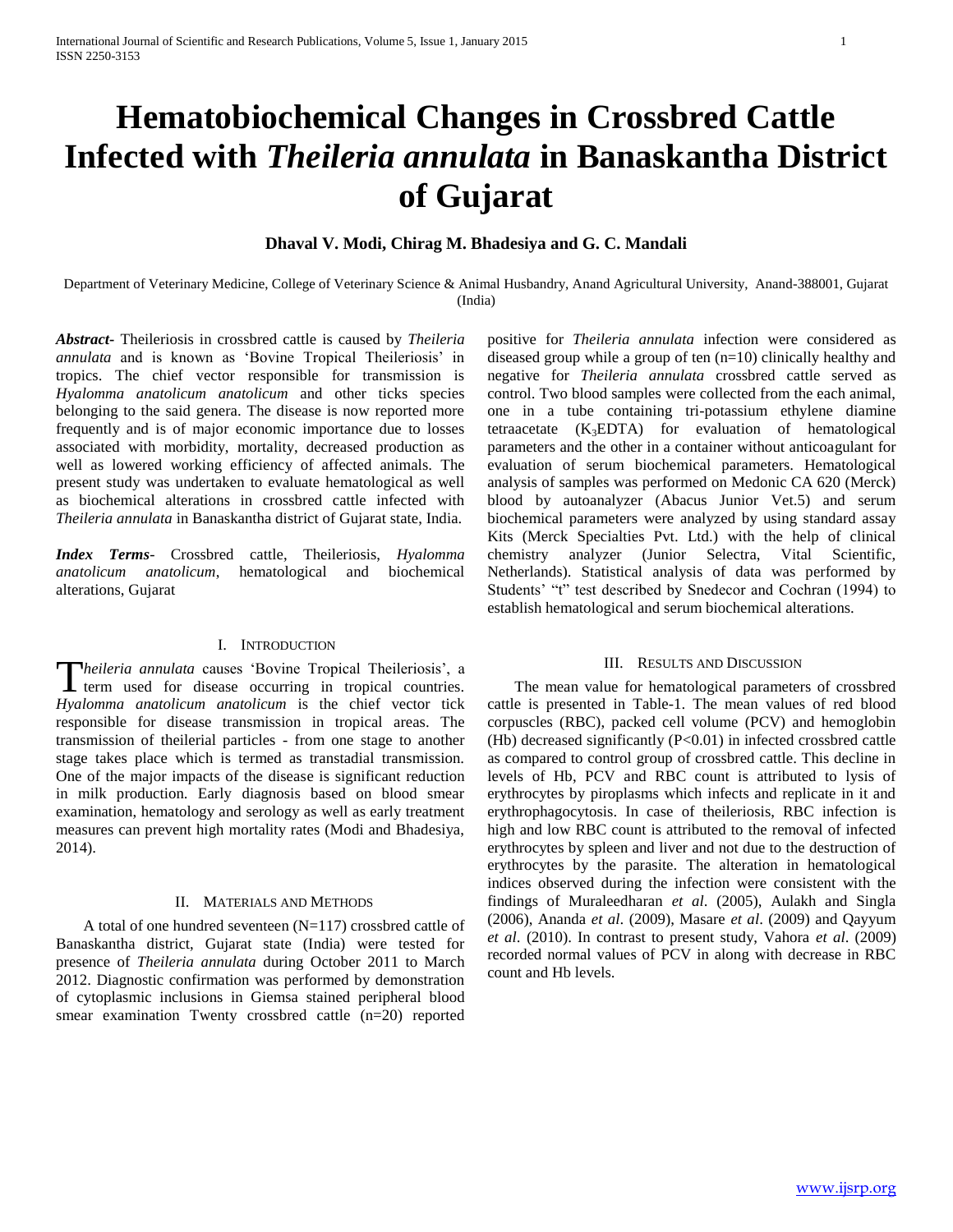| Parameter (units)                | Infected group     | Control healthy  |
|----------------------------------|--------------------|------------------|
|                                  | $(n=20)$           | $(n=10)$         |
| Hematological parameters         |                    |                  |
| Hb(g/dl)                         | $6.18**+0.14$      | $10.03 \pm 0.31$ |
| RBC $\times 10^{-6}$ /µl         | $4.70**+0.11$      | $5.94 \pm 0.26$  |
| $PCV$ $%$                        | 21.99**±0.36       | $27.82 \pm 0.93$ |
| WBC $\times 10^3$ / µl           | $9.88**+0.25$      | $7.56 \pm 0.86$  |
| Lymphocytes %                    | $42.79**+0.28$     | $59.95 \pm 1.65$ |
| Neutrophils %                    | 51.47**±0.81       | $31.86 \pm 1.35$ |
| PLT $\times$ 10 <sup>3</sup> /µl | $181.20 \pm 12.41$ | 181.70±23.34     |
| MCV(f)                           | 53.24**±0.32       | $47.02 \pm 0.83$ |
| MCH(pg)                          | $18.04**+0.13$     | $16.07 \pm 0.18$ |
| $MCHC$ (g/dl)                    | $31.86**+0.22$     | $35.04 \pm 0.16$ |
| Serum biochemical parameters     |                    |                  |
| TP(g/dl)                         | $4.94**+0.12$      | $6.90 \pm 0.17$  |
| Creatinine (mg/dl)               | $1.53 \pm 0.08$    | $1.52 \pm 0.12$  |
| BUN (mg/dl)                      | $10.17 \pm 0.31$   | $10.87 \pm 0.56$ |
| SGOT (IU/L)                      | $124.74**+0.56$    | $96.01 \pm 2.63$ |
| SGPT (IU/L)                      | 42.38**±0.34       | $32.30 \pm 1.62$ |
|                                  |                    |                  |

**Table-1: Hematological and serum biochemical alteration in crossbred cattle suffering from** *Thrileria annulata* **infection (Mean±S.E.)**

Means in different columns differ significantly  $(*=P<0.01)$ 

 White blood cell (WBC) counts increased significantly (P<0.01) in infected crossbred cattle as compared to control group which was in correlation with findings of Friedhoff (1999), Muraleedharan *et al*. (2005), Aulakh and Singla (2006) and Ugalmugle *et al*. (2010). However, Sandhu *et al.* (1998) demonstrated immediate increase in WBC counts followed by significant decrease within several days of theilerial infection. Findings were against the reported decreased in WBC counts by Omer *et al.* (2002) and Qayyum *et al*. (2010). Leucocytosis results from proliferation of lymphocytes in the lymphoid organs as a defensive response to invading protozoans. Leucopenia is not characteristic of the disease. There is progressive leucocytosis which is entirely due to lymphocytes. However, significant (P<0.01) lymphopenia and neutrophilia were found in affected crossbred cattle. In the same way lymphopenia and neutrophilia were also observed in infected crossbred cattle by Aulakh and Singla (2006) and Ugalmugle *et al*. (2010). However Aulakh *et al.* (1998) observed lymphocytosis and neutropenia in infected crossbred cattle. Omer *et al.* (2002) found lymphocytopenia and neutropenia. Muraleedharan *et al*. (2005) found lymphocytosis and neutrophilia in *Theileria annulata* infected crossbred cattle.

 The difference between mean values of platelet count in infected crossbred cattle and control group was statistically nonsignificant. However, significant  $(P<0.01)$  increase in the mean corpuscular volume (MCV) and mean corpuscular hemoglobin (MCH) values was observed in the infected crossbred cattle compared to control group of crossbred cattle. Mean corpuscular hemoglobin concentration (MCHC) values decreased significantly (P<0.01) in infected crossbred cattle as compared to control group. These findings on erythrocytic indices revealed macrocytic hypochromic anaemia in affected crossbred cattle, which correlate with findings of Misraulia *et al.* (1988), Omer *et*  *al.* (2002) and Durani and Kamal (2008). Aulakh and Singla (2006) and Ugalmugle *et al*. (2010) found normocytic hypochromic anemia in affected crossbred cattle and Muraleedharan *et al*. (2005) observed macrocytic normochromic anemia. MCHC is a better measurement than MCH in anemias.

 The mean values for serum biochemical parameters of infected crossbred cattle are presented in Table-1. The difference between mean values of serum creatinine and blood urea nitrogen (BUN) was statistically non-significant in theileriosis infected crossbred cattle as compared to normal control group. Similar findings were also observed by Ugalmugle *et al*. (2010); however Sandhu *et al*. (1998) and Singh *et al*. (2001a) reported significant increase in serum creatinine and BUN. Aulakh and Singla (2006) reported significant increase in BUN with decreased levels of serum creatinine.

 Levels of liver specific enzymes SGOT and SGPT increased significantly  $(P<0.01)$  in infected crossbred cattle as compared to control group. Similar observations were reported by Sandhu *et al*. (1998), Saber *et al*. (2008) and Ugalmugle *et al*. (2010). Col and Uslu (2007) reported significant increase only in SGOT level as compared to healthy group. Increase in SGOT level affected animals indicate the hepatic tissue damage that included coagulation necrosis, distortion of hepatic cords with heavy infiltration of lymphocytes in the periportal areas indicating severe damage to hepatobiliary system due to hypoxia resulting from anemia and jaundice. While SGPT level also increased in affected animals hinting either heptic necrosis or an alteration in cell membrane permeability leading to leakage of these cytoplasmic enzymes in the blood.

 The total serum protein levels decreased significantly (P<0.01) in infected crossbred cattle as compared to control group. Similar observations were recorded by Yadav and Sharma (1986), Sahu *et al*. (1996), Sandhu *et al*. (1998), Singh *et al.*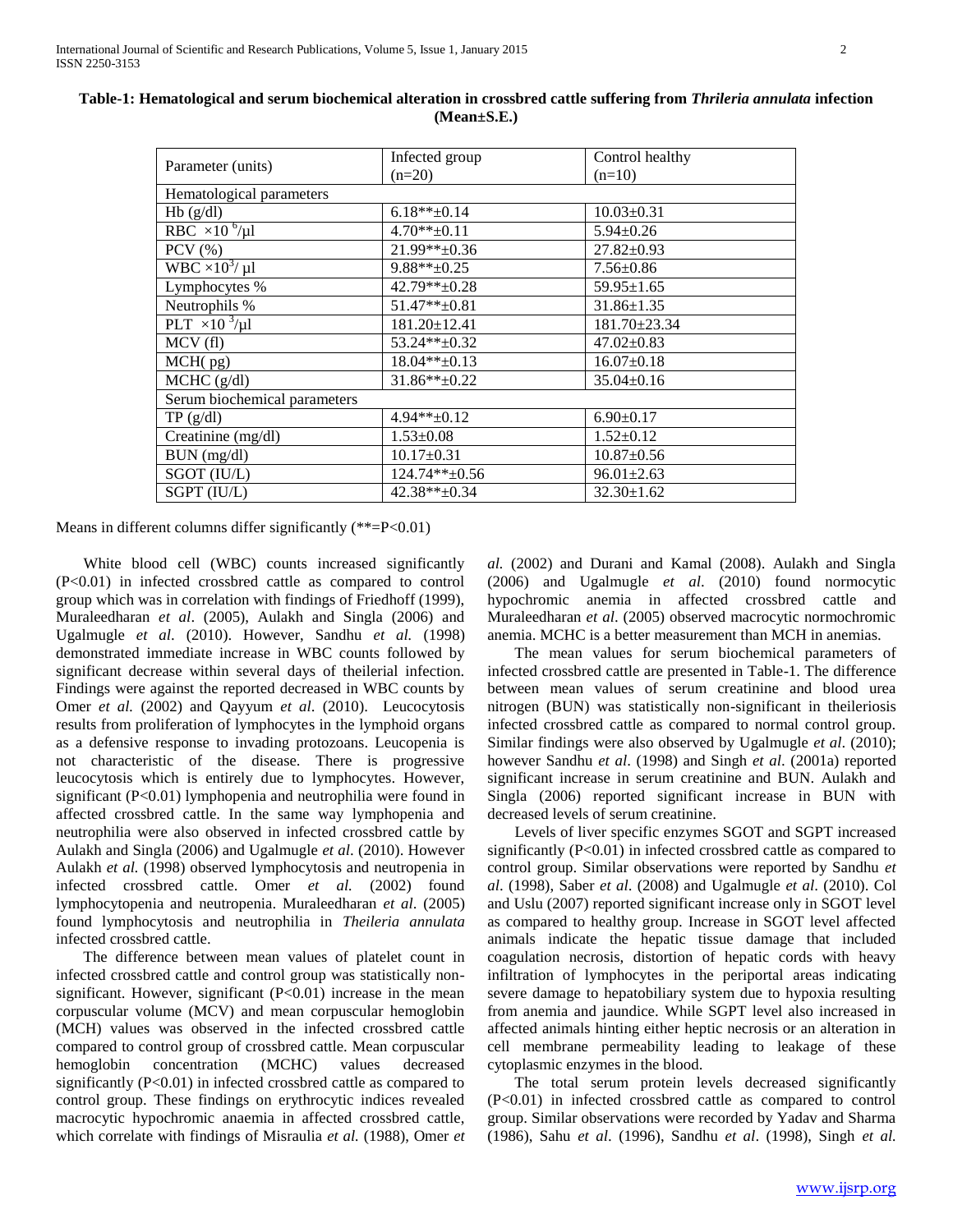(2001b), Omer *et al*. (2003), Aulakh and Singla (2006), Col and Uslu (2007), Saber *et al*. (2008) and Ugalmugle *et al*. (2010). Omer *et al*. (2003b) stated that low serum total protein concentration in cattle naturally infected with *Theileria annulata* was possibly due to hypoalbuminemia and hypoglobulinemia arising from liver failure. The existence of certain degree of liver insufficiency in theileriosis affected cattle of this study was evident through apparently elevated serum SGPT and SGOT level.

#### IV. CONCLUSION

 Hematological alterations in *Theileria annulata* infected crossbred cattle revealed macrocytic hypochromic anaemia, leukocytosis, lymphopenia as well as neutrophilia. Serum biochemistry of *Theileria annulata* infected crossbred cattle revealed hypoproteinemia with decreased levels of serum total proteins as well as increased SGOT and SGPT level suggestive of hepatic tissue involvement in the disease progression. Hematological and serum biochemical alterations should be considered in order to achieve early diagnosis and initiation of appropriate therapeutic regimen for a favorable outcome of the disease.

### AUTHORS CONTRIBUTION

 Dr. Chirag M. Bhadesiya (Ph. D. Scholar, Department of Veterinary Medicine) assisted in sample collection and analysis as well as preparation of manuscript. Dr. G. C. Mandali (Ph. D., Associate Professor, Department of Veterinary Medicine) provided technical guidance for research work.

#### ACKNOWLEDGEMENT

 Authors would like to acknowledge Banas Dairy, Banaskantha District of Gujarat and Staff of Department of Veterinary Medicine and TVCC, College of Veterinary Science & Animal Husbandry, Anand Agricultural University, Anand-388001, Gujarat (India) for providing necessary platform for research.

#### **REFERENCES**

- [1] Ananda KJ, D"Souza PE, Puttalakshmamma GC: Prevalence of haemoprotozoan diseases in crossbred cattle in Bangalore north. Veterinary World, 2009, 2(1): 15-16.
- [2] Aulakh GS, Singla LD: Clinico-hemtobiochemical observations on bovines naturally infected with Theileria annulata. Journal of Veterinary Parasitology, 2006, 20: 49-52.
- [3] Aulakh RS, Gill JPS, Johal HS, Juyal PD, Joshi DV: Hematological observations in Theileria annulata infected cross bred cattle and their treatment with buparvaquone. Journal Research Punjab Agricultural University, 1998, 35: 86-88.
- [4] Col R, Uslu U: Changes in selected serum components in cattle naturally infected with Theileria annulata. Bull. Vet. Inst. Pulawy., 2007, 51: 15-18.
- [5] Durrani AZ, Kamal N: Identification of ticks and detection of blood protozoa in Friesian cattle by PCR test and estimation of blood parameters in district Kasur, Pakistan. Trop. Anim. Hlth. Prod., 2008, 40: 441-447.
- Friedhoff KT: Clinical and hematological infestations of Theileria annulata infection in cattle. Tropenmed Parasit., 1999, 32: 227-233.
- [7] Masare PS, Bhikhane AU, Syed AM, Ghoke SS, Awaz KB: Epidemiological and clinico-therapeutic studies on theileriosis in calves. Intas Polivet, 2009, 10(1): 289-292.
- [8] Misraulia KS, Sisodia RS, Mehta HK: Chemotherapeutic activity of some antitheilerial drugs against natural clinical cases of theileriosis in young crossbred cow calves. J. Remount Vet. Corps., 1988, 26: 151-157.
- [9] Modi DV, Bhadesiya CM: Tick-borne Theileria annulata infection in dairy cows: A short note for field vets. Int. J. Life Sci. Res., 2014, 2(4): 127-129.
- [10] Muraleedharan K, Ziauddin KS, Hussain PM, Puttabyattappa R, Seshadri SJ: Hematological observation on Theileria annulata infection in cattle and buffaloes. J. Vet. Parasitol., 2005, 19: 71-72.
- [11] Omer OH, El-Malik KH, Mahmoud OM, Haroun EM, Hawas A, Sweeney D, Magzoub M: Hematological profiles in purebred cattle naturally infected with Theileria annulata in Saudi Arabia. Vet. Parasitol., 2002, 107: 161-168.
- [12] Omer OH, Malik KH, EI-Magzoub M, Mahmoud OM, Haroun EM, Hawas A, Omar HM: Biochemical profiles in Friesian cattle naturally infected with Theileria annulata in Saudi Arabia. Vet. Res. Commum., 2003, 27: 15- 25.
- [13] Qayyum A, Farooq U, Samad HA, Chaudhry HR: Prevalence, clinicotherapeutic and prophylactic studies on theileriosis in district Sahiwal (Pakistan). The Journal of Animal & Plant Sciences, 2010, 20(4): 266-270.
- [14] Saber APR, Khorrami M, Nouri M: Evaluation of Hemato- chemical Parameters in Crossbred Cattle Naturally Infected with Theileria annulata in Iran. International Journal of Dairy Science, 2008, 3: 205-209.
- [15] Sahu PK, Mishra SC, Panda DN, Mohapatra: Hematological and biochemical alteration in Theileria annulata infected crossbred cattle. Indian Vet. J., 1996, 73: 995-997.
- [16] Sandhu GS, Grewal AS, Singh A, Kondal JK, Singh J, Brar RS: Hematological and biochemical studies on experimental Theileria annulata infection in crossbred calves. Vet. Res. Commun., 1998, 22: 347-355.
- [17] Singh S, Khatri N, Manuja A, Sharma RD, Malhotra DV, Nichani AK: Impact of field vaccination with a Theileria annulata schizont cell culture vaccine on the epidemiology of tropical theileriosis. Vet. Parasitol., 2001a, 101: 91-100.
- [18] Singh A, Singh J, Grewal AS, Brar RS: Studies on blood parameters of crossbred calves with experimental Theileria annulata infections. Vet. Res. Commun., 2001b, 25: 289-300.
- [19] Snedecor GW, Cochran WG: Statistical Methods. 6th ed., Oxford and IBH Publishing Company, Calcutta, 1994
- [20] Ugalmugle SS, Jayraw AK, Gatne ML: Prevalence and clinical pathology of bovine tropical theileriosis in crossbred population of Ahmednagar district of Maharashtra. Journal of Veterinary Parasitology, 2010, 24(2): 141-145
- [21] Vahora SP, Khandare NM, Baikare ST, Patel AV: Alteration in blood profile of crossbred cattle infested with clinical theileriosis. The Indian Journal of Field Veterinarians, 2009, 4: 20-21.
- [22] Yadav CL, Sharma NN: Changes in blood chemical components during experimentally induced Theileria annulata infections in cattle. Vet. Parasitol., 1986, 21: 91-98.

#### AUTHORS

**First Author:** Dr. Dhaval V. Modi, M.V.Sc. (Veterinary Clinical Medicine, Ethics & Jurisprudence), Veterinary Officer, District Panchayat Banaskantha, Government of Gujarat, Gujarat State (India); dr.dhavalvmodi1984@gmail.com, Contact No.: +919429407519

**Second Author:** Dr. Chirag M. Bhadesiya, Ph. D. Scholar (Veterinary Clinical Medicine, Ethics & Jurisprudence), Department of Veterinary Medicine, College of Veterinary Science & Animal Husbandry, Anand Agricultural University, Anand-388001, Gujarat (India); dr.chirag64164@gmail.com, Contact No.: +919925664164

**Third Author:** Dr. G. C. Mandali, Ph. D., Associate Professor, Department of Veterinary Medicine, College of Veterinary